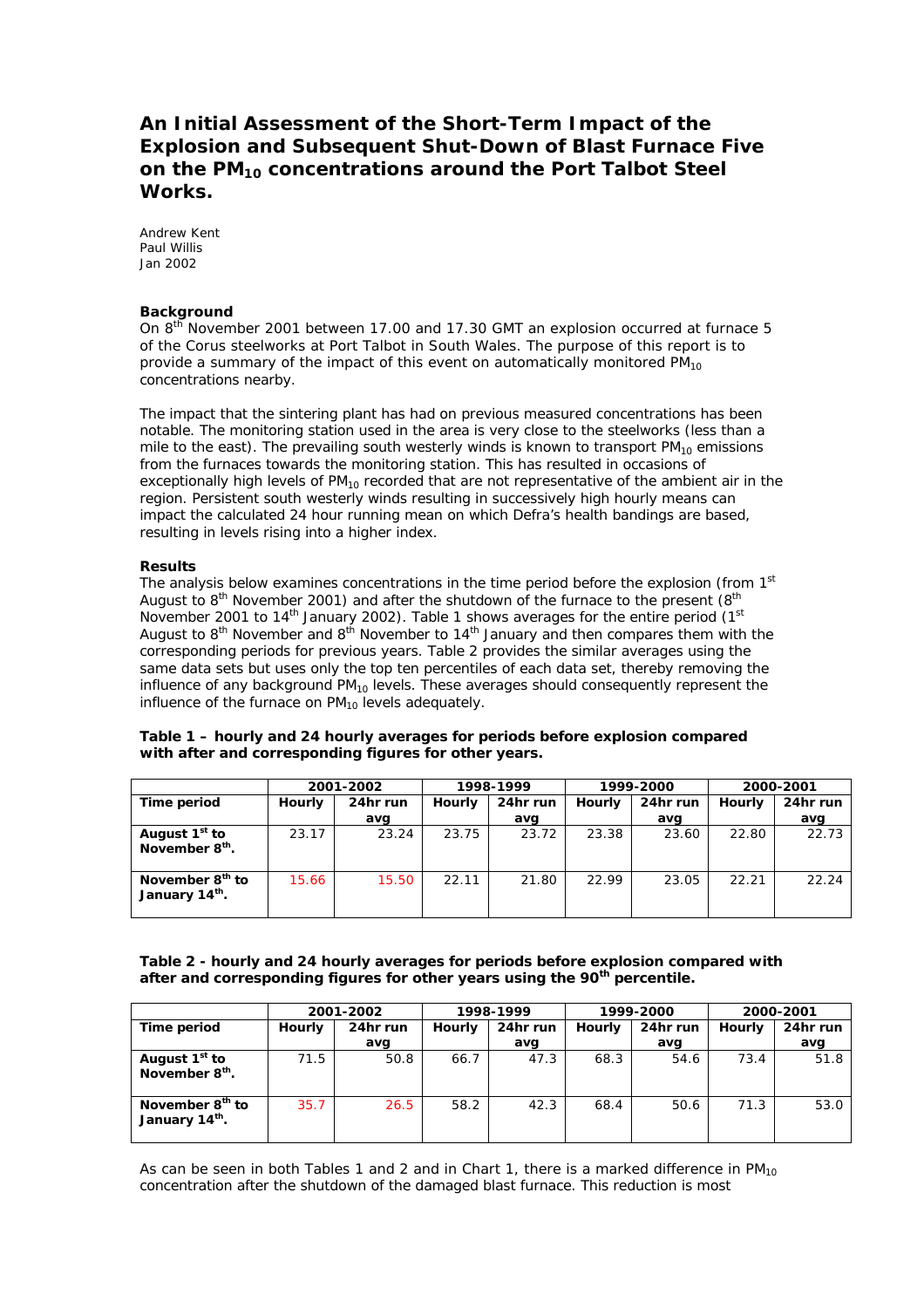notable in the hourly averages in which the highest peaks are particularly conspicuous. The 24 hour running mean values have removed the extreme values though Table 2 (using the 90<sup>th</sup> percentile) shows that this has still halved after the explosion. Data for the previous years (Charts 2 and 3) show that both hourly and 24 hourly average emissions were very  $\sin$ ilar before and after  $8<sup>th</sup>$  November. Consequently, it can be assumed that the pattern shown for the 2001-2002 period is a genuine result of the furnace removal rather than a seasonal weather influence.

Interestingly, the direct influence of the explosion and fire on  $PM_{10}$  levels is not apparent in Chart 1, which shows several high hourly peaks in the days preceding the explosion (possibly the result of local emissions associated with Bonfire Night celebrations compounding emissions from the steelworks) but very low levels on the  $8<sup>th</sup>$  and  $9<sup>th</sup>$  November 2001. This may be the result of a change in wind direction, taking pollution away from the monitoring station at the time.

### **Summary**

Elevated  $PM_{10}$  levels resulting from the explosion and fire at Furnace 5 were not registered in the data from the Port Talbot monitoring station. After the date of the explosion and following the shutdown of one of the two furnaces near the monitoring site there have been significant reductions in the PM<sub>10</sub> levels recorded, both hourly and 24 hourly averages. This suggests that the influence of the steelworks in producing localised elevated levels has been significantly reduced. Hourly levels are expected to remain lower with fewer spikes. The 24 hour running mean dropped accordingly, after the loss of the furnace and fewer breaches of the 'MODERATE' band are expected in the immediate future.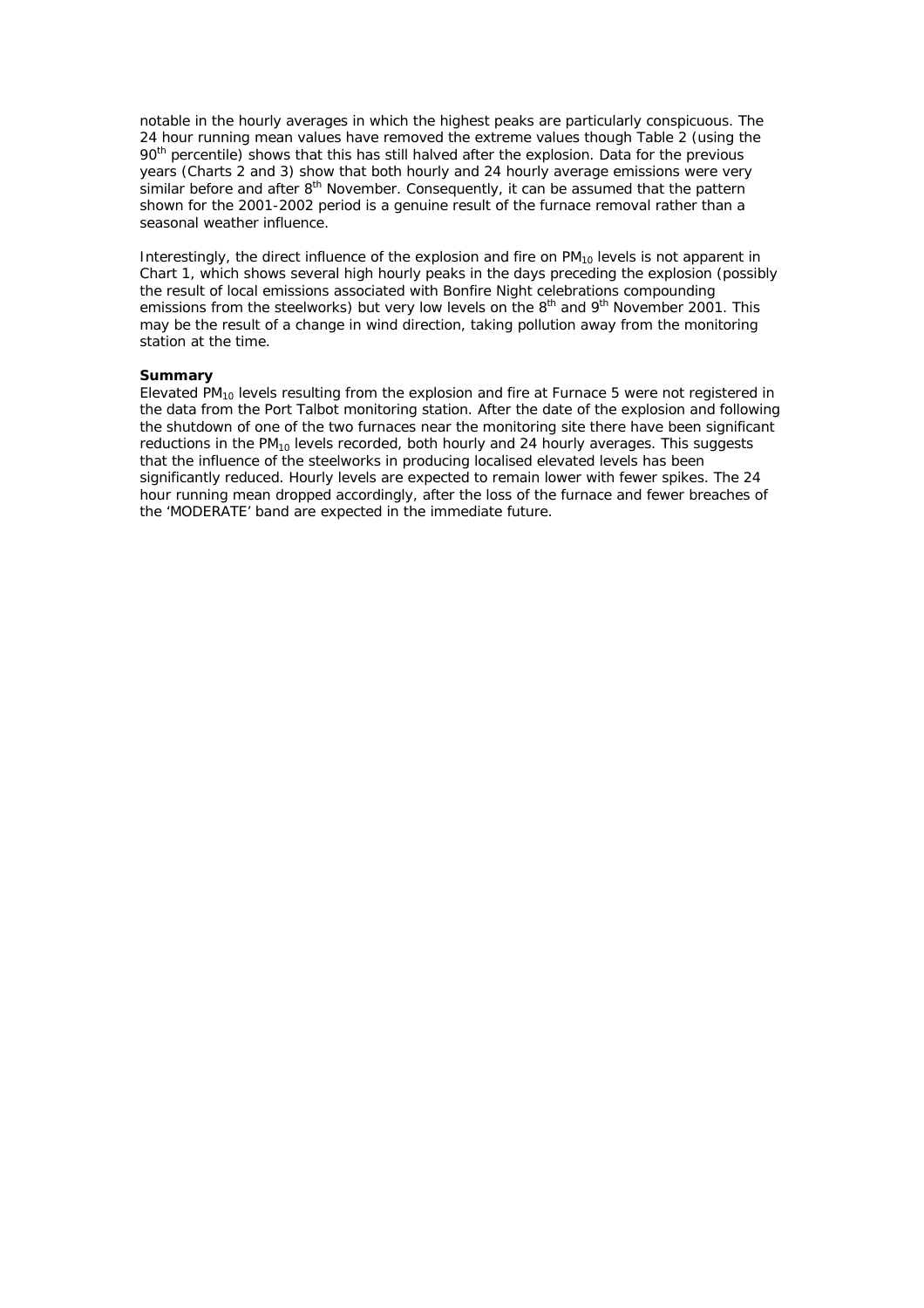

**Chart 1 - Port Talbot PM10 concentrations, 1st August 2001 to 14th January 2002**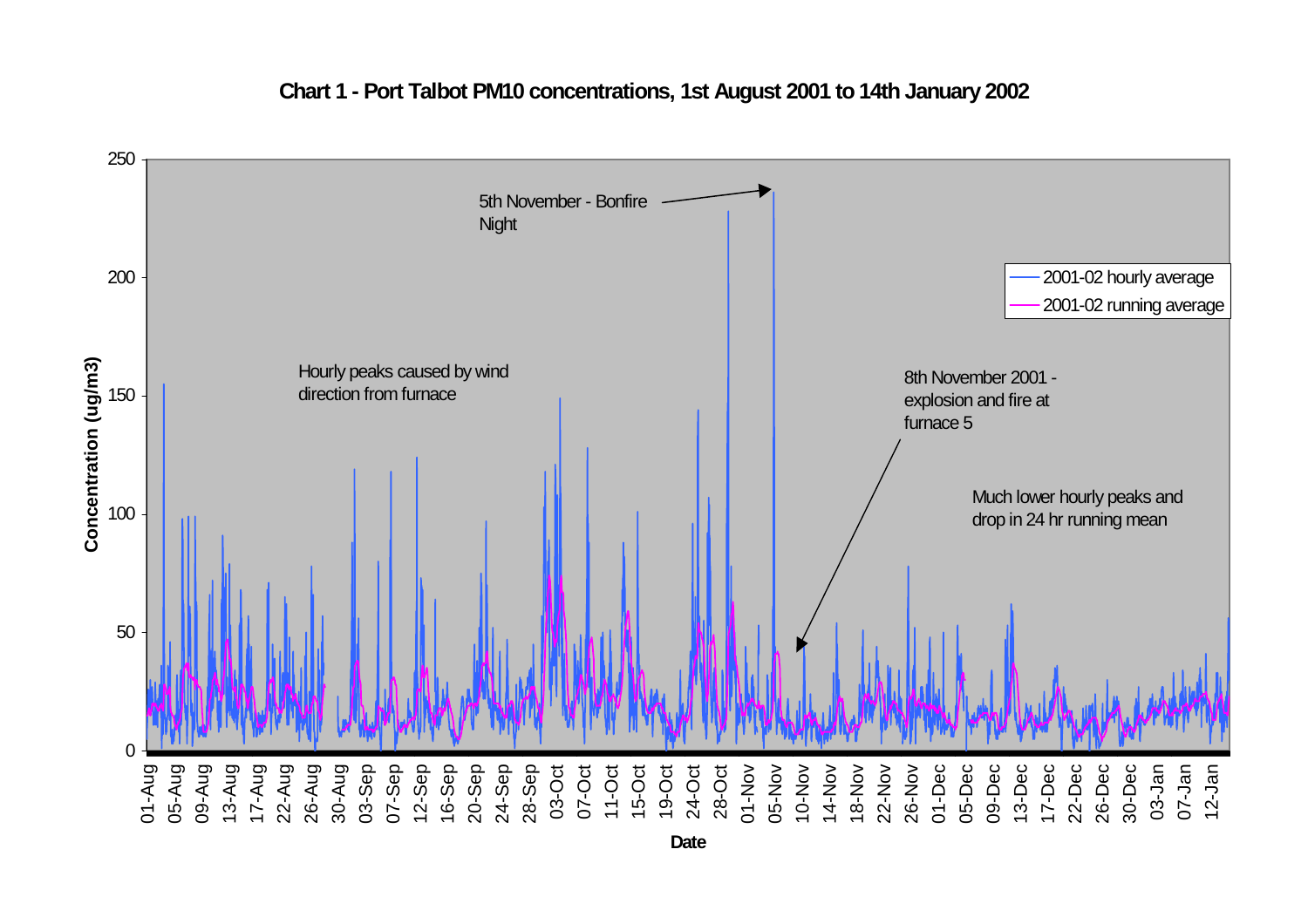

**Chart 2 - comparable 24hr running averages by year from August 1st to Jan 14th, 1998-2001**